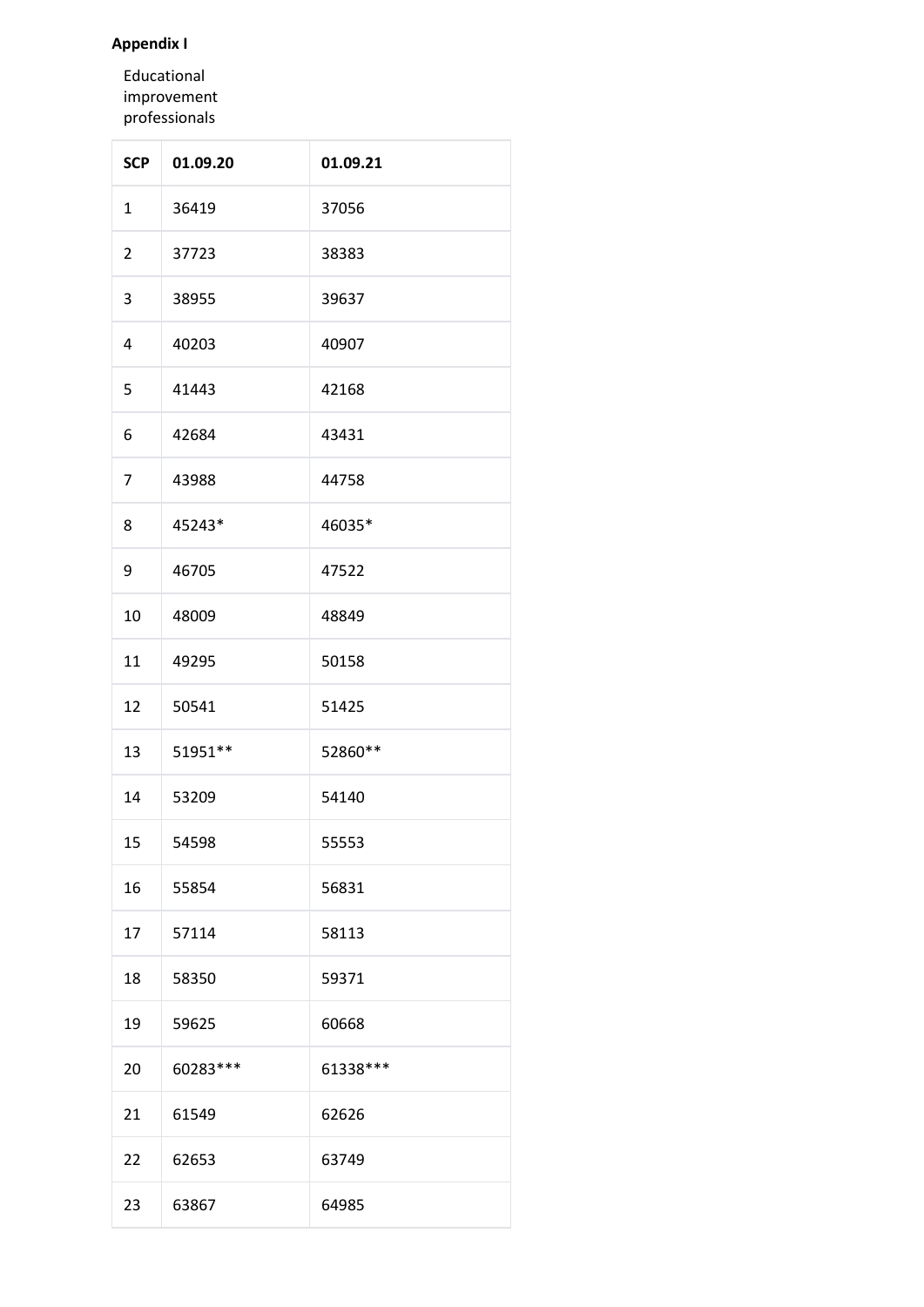| 24 | 64956      | 66093      |
|----|------------|------------|
| 25 | 66121      | 67278      |
| 26 | 67257      | 68434      |
| 27 | 68419      | 69616      |
| 28 | 69597      | 70815      |
| 29 | 70777      | 72016      |
| 30 | 71956      | 73215      |
| 31 | 73124      | 74404      |
| 32 | 74311      | 75611      |
| 33 | 75498      | 76819      |
| 34 | 76714      | 78056      |
| 35 | 77927      | 79291      |
| 36 | 79174      | 80560      |
| 37 | 80402      | 81809      |
| 38 | 81642      | 83071      |
| 39 | 82866      | 84316      |
| 40 | 84089      | 85561      |
| 41 | 85318      | 86811      |
| 42 | 86546      | 88061      |
| 43 | 87773      | 89309      |
| 44 | 89006      | 90564      |
| 45 | 90236      | 91815      |
| 46 | 91468      | 93069      |
| 47 | 92705      | 94327      |
| 48 | 93930 **** | 95574 **** |
| 49 | 95160 **** | 96825 **** |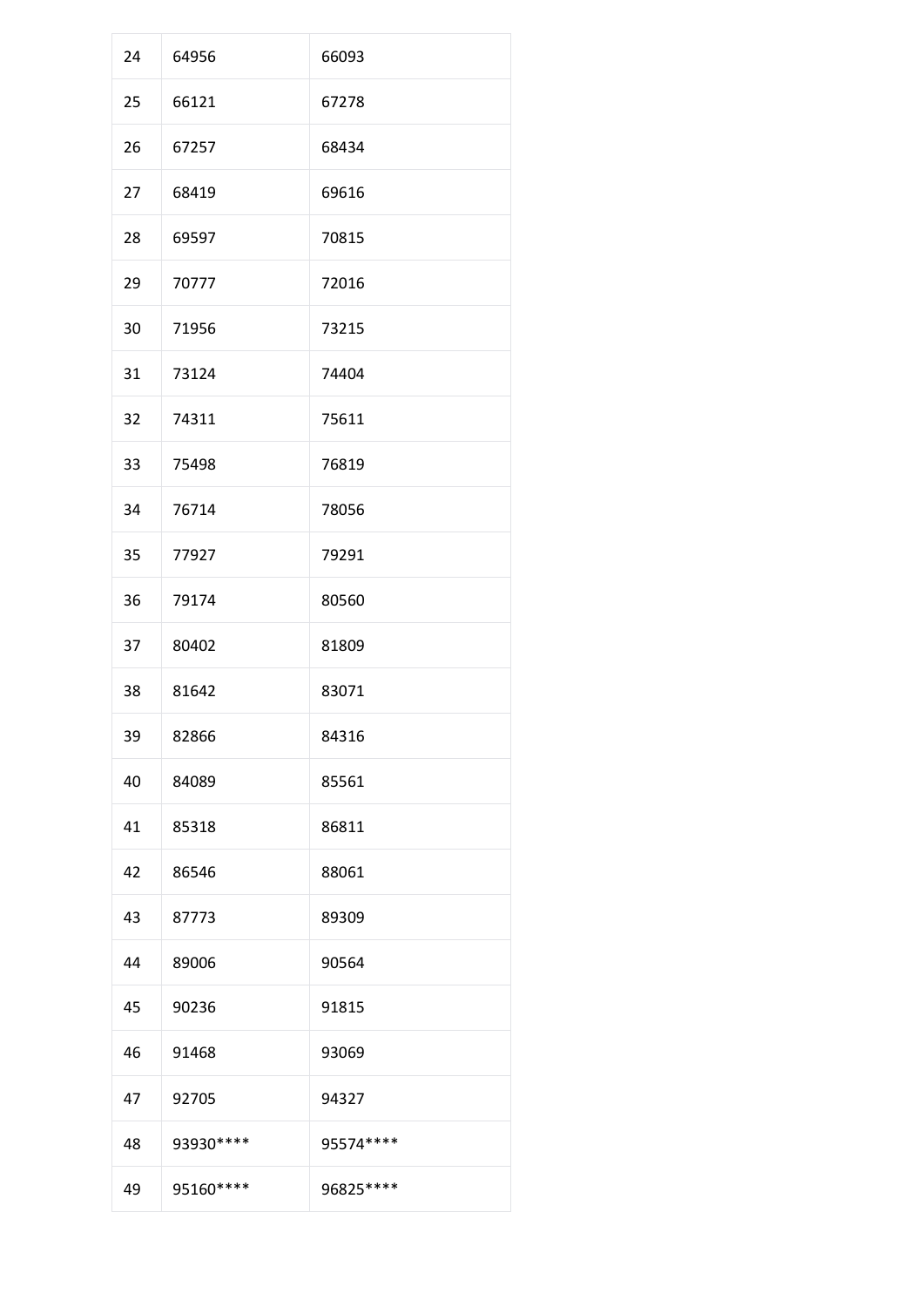| 50 | 96392**** | 98079**** |
|----|-----------|-----------|
|    |           |           |

## **Notes to Educational Improvement Professionals above**

Salary scales to consist of not more than four consecutive points based on the duties and responsibilities attaching to posts and the need to recruit and motivate staff.

**\***normal minimum point for EIP undertaking the full range of duties at this level.

**\*\***normal minimum point for senior EIP undertaking the full range of duties at this level.

- **\*\*\***normal minimum point for leading EIP undertaking the full range of duties at this level.
- **\*\*\*\***extension to range to accommodate structured professional assessments.

Young people's / community service manager

| <b>SCP</b>     | 01.09.20 | 01.09.21 |
|----------------|----------|----------|
| $\mathbf{1}$   | 37772    | 38433    |
| $\overline{2}$ | 39008    | 39691    |
| 3              | 40243    | 40947    |
| 4              | 41505*   | 42231*   |
| 5              | 42786    | 43535    |
| 6              | 44036    | 44807    |
| $\overline{7}$ | 45314**  | 46107**  |
| 8              | 46767    | 47585    |
| 9              | 47568    | 48400    |
| 10             | 48806    | 49660    |
| 11             | 50036    | 50912    |
| 12             | 51269    | 52166    |
| 13             | 52493    | 53412    |
| 14             | 53729    | 54669    |
| 15             | 54966    | 55928    |
| 16             | 56207    | 57191    |
| 17             | 57455    | 58460    |
| 18             | 58695    | 59722    |
| 19             | 59927    | 60976    |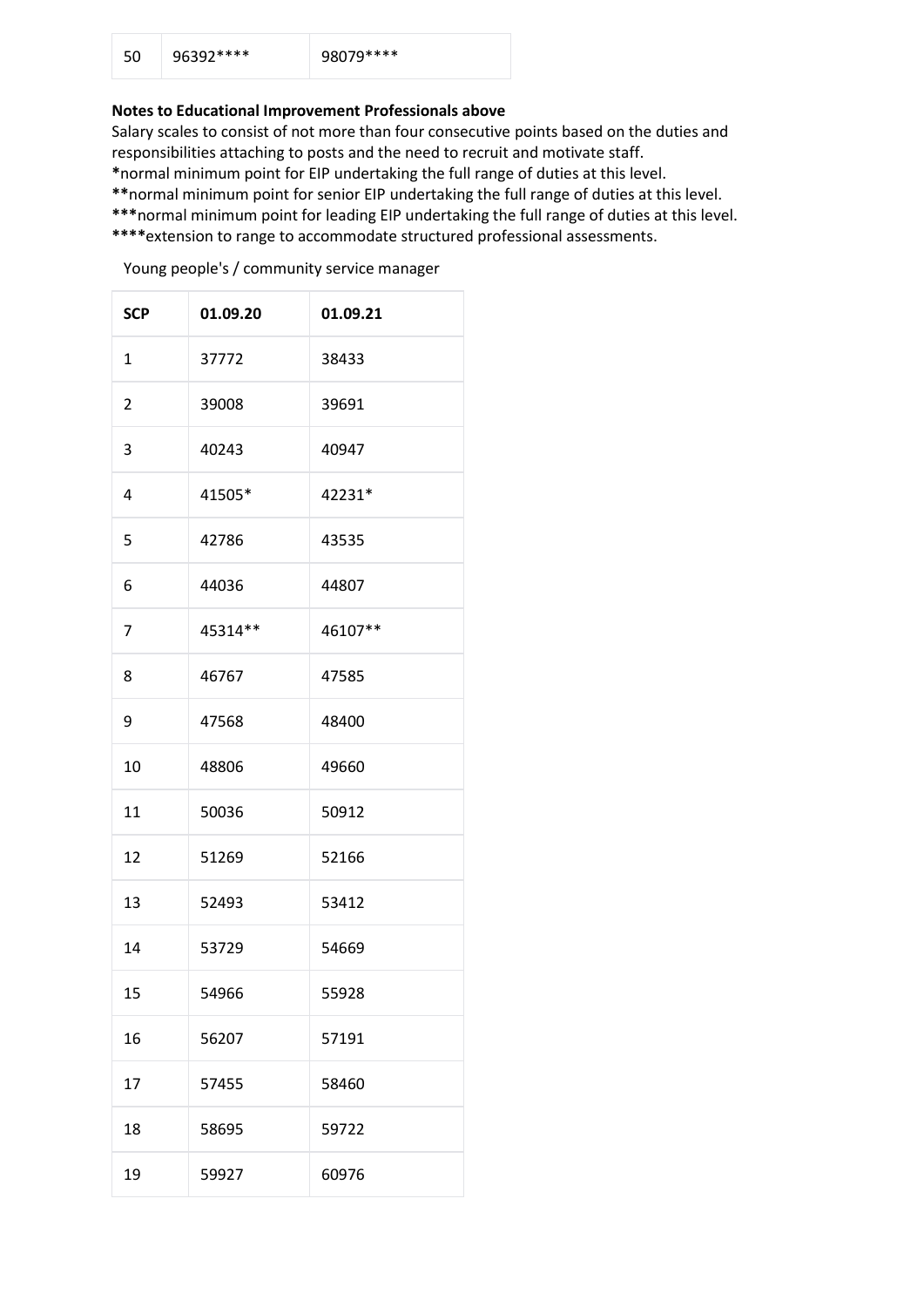| 20 | 61186***  | 62257***  |
|----|-----------|-----------|
| 21 | 62469 *** | 63562 *** |
| 22 | 63782 *** | 64898***  |
| 23 | 65120***  | 66260***  |
| 24 | 66486***  | 67650 *** |

### **Notes to young yeople's / community service manager above**

The minimum Youth and Community Service Officers' scale is 4 points.

Other salary scales to consist of not more than four consecutive points based on duties and responsibilities attaching to posts and the need to recruit retain and motivate staff.

\*normal minimum point for senior youth and community service officers undertaking the full range of duties at this level (see paragraph 5.6 of the Soulbury Report).

\*\*normal minimum point for principal youth and community service officer undertaking the full range of duties at this level (see paragraph 5.8 of the Soulbury Report).

\*\*\*extension to range to accommodate discretionary scale points and structured professional assessments.

Trainee educational psychologists

| <b>SCP</b>    | 01.09.20 | 01.09.21 |
|---------------|----------|----------|
| $\mathbf{1}$  | 24541    | 24970    |
| $\mathcal{P}$ | 26337    | 26798    |
| 3             | 28131    | 28623    |
| 4             | 29929    | 30453    |
| 5             | 31724    | 32279    |
| 6             | 33520    | 34107    |

# Assistant educational psychologists

| <b>SCP</b>    | 01.09.20 | 01.09.21 |
|---------------|----------|----------|
| 1             | 30166    | 30694    |
| $\mathcal{P}$ | 31399    | 31948    |
| 3             | 32630    | 33201    |
|               | 33856    | 34448    |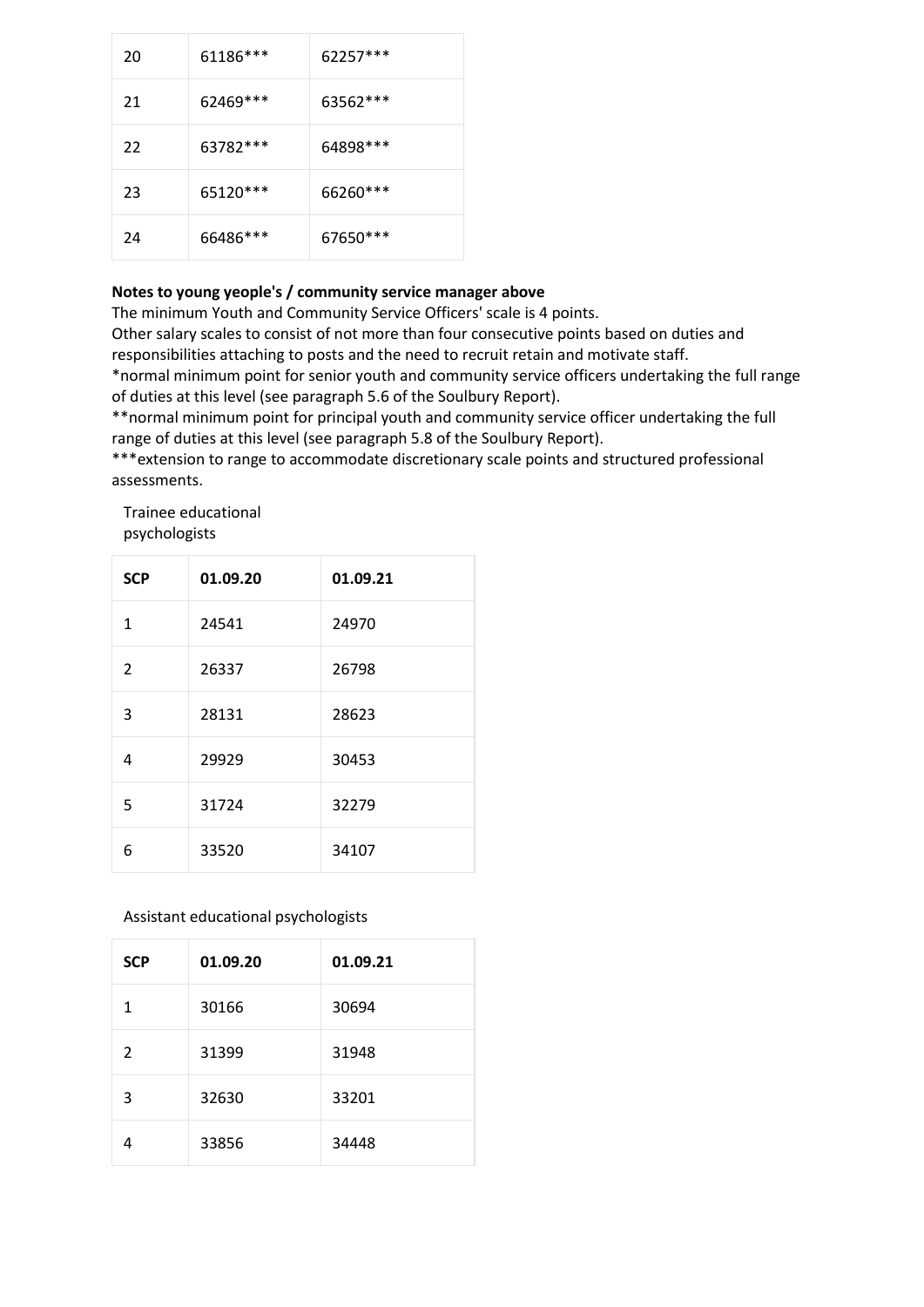#### Educational psychologists - Scale A

| <b>SCP</b>     | 01.09.20 | 01.09.21 |
|----------------|----------|----------|
| $\mathbf{1}$   | 38197    | 38865    |
| $\mathcal{P}$  | 40136    | 40838    |
| 3              | 42075    | 42811    |
| 4              | 44012    | 44782    |
| 5              | 45951    | 46755    |
| 6              | 47889    | 48727    |
| $\overline{7}$ | 49714    | 50584    |
| 8              | 51538    | 52440    |
| 9              | 53247*   | 54179*   |
| 10             | 54959*   | 55921*   |
| 11             | 56554*   | 57544*   |

### **Notes to educational psychologists - Scale A above**

Salary scales to consist of six consecutive points based on the duties and responsibilities attaching to posts and the need to recruit retain and motivate staff.

\*Extension to scale to accommodate structured professional assessment points.

Senior and principal educational psychologists

| <b>SCP</b>     | 01.09.20 | 01.09.21 |
|----------------|----------|----------|
| $\mathbf{1}$   | 47889    | 48727    |
| $\overline{2}$ | 49714    | 50584    |
| 3              | 51538*   | 52440*   |
| 4              | 53247    | 54179    |
| 5              | 54959    | 55921    |
| 6              | 56554    | 57544    |
| 7              | 57209    | 58210    |
| 8              | 58433    | 59456    |
| 9              | 59646    | 60690    |